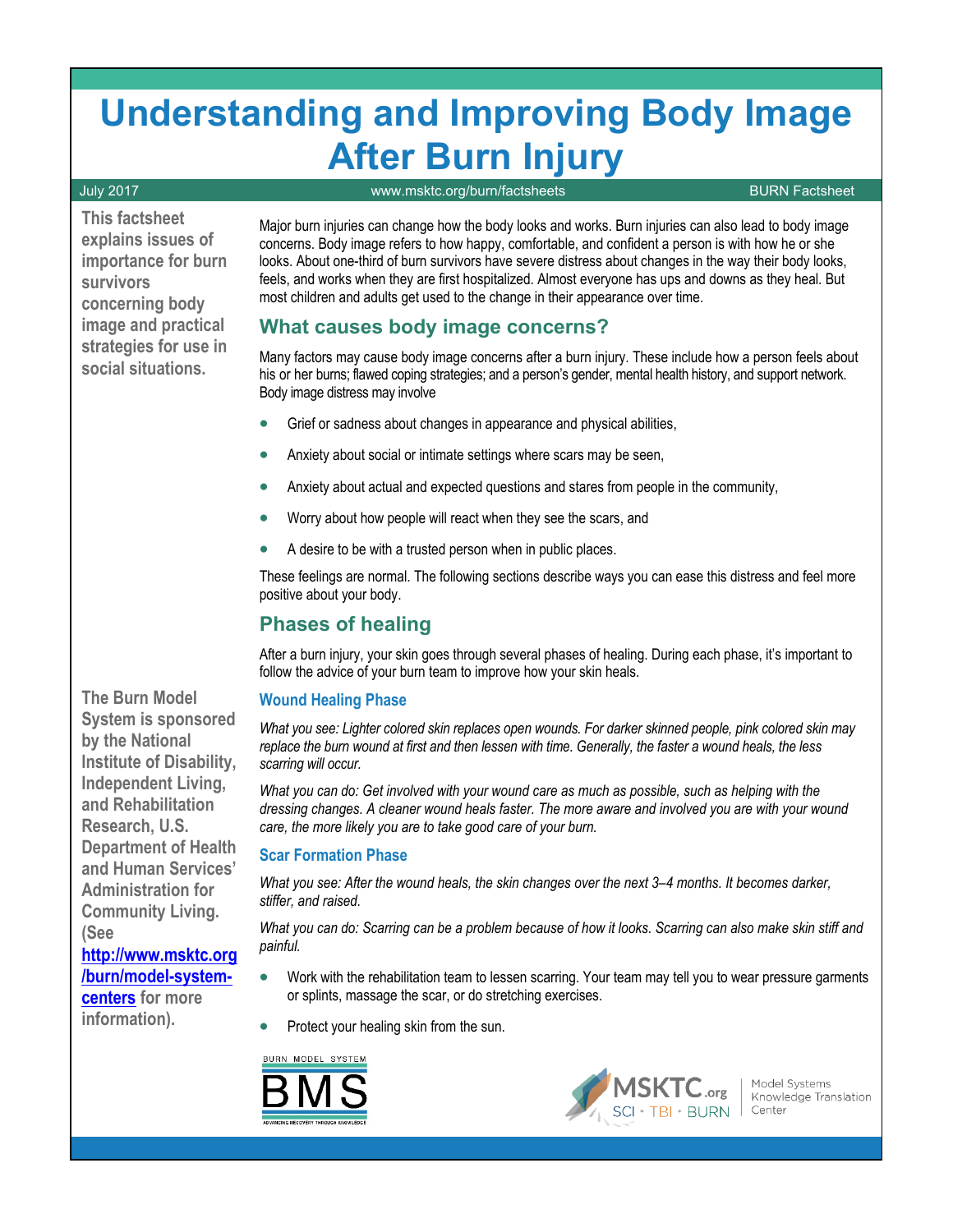#### **Scar Maturation Phase**

*What you see:* Scar maturation can take up to 1–2 years. During this process, the scarred skin gradually returns to a more normal skin tone. It also becomes softer and flatter.

*What you can do:* 

- The rehab team may tell you to keep wearing pressure garments or splints. The team may also tell you to keep massaging the scar and doing stretching exercises.
- Continue to protect your skin from the sun.
- Ask for help from people trained in using makeup or clothing to make scars less obvious. Some makeup techniques and clothing styles and colors can help improve the appearance of scars. The Phoenix Society has a referral service to help you find a makeup or hair replacement specialist in your area. For more information, visit: [https://www.phoenix-society.org/resources/creative-cosmetics-for-burn-survivors.](https://www.phoenix-society.org/resources/creative-cosmetics-for-burn-survivors)
- You may want to meet with a plastic surgeon who is trained in burn reconstruction. They may have tips for how to improve the appearance of scars and restore function. Some of their techniques may include lasers and cosmetic tattoos.

Burn injuries change how your skin looks. They can also change your appearance in other ways:

- Severe burns can damage structures under the skin. For example, when cartilage in the ears or nose is burned, there can be visible changes in these structures.
- Some burn survivors have many skin grafts and other reconstructive surgeries. These procedures can change the way a person looks.
- Healed skin or grafted skin may be permanently discolored. It may become lighter or darker than your uninjured skin.
- Skin grafts can cause hair loss because hair follicles don't regrow.
- Sometimes burn injuries cause damage that requires fingers, toes, or limbs to be cut off.

Wanting to improve your appearance doesn't mean you're vain. Makeup, clothing, or plastic surgery can help you feel better about yourself and how you look. Even with the best care, rehab, and reconstruction, major burns can cause some permanent changes in how your body looks, feels, and works. Part of the emotional healing process is learning to accept these changes. It may be helpful to focus less on your physical appearance and more on internal strengths and interests that make up your self-image. For example, focus on the accomplishments or roles that make you proud. These may include your education, career, or being a good friend or parent. Accepting your scars doesn't mean you have to like them. While some survivors report being completely at home in their changed bodies, others accept the changes and get their self-worth from a more inner reality.

Here is an excerpt from a burn survivor talking about the change in their appearance:

"I don't *like* my appearance, some things not at all, but I *like* me. The person I am. The contributions I make. The impact I can have on others. The kindness I can show."

### **Social interactions after burn injury**

When seeing or meeting someone with burn scars for the first time, some people may stare, avoid contact, or ask pushy questions.

#### **If This Happens, Here Are Some Things You Can Do:**

- To feel confident when you're talking to someone, make eye contact. You should also use confident body language, smile, and use a friendly tone of voice.
- Have an answer ready ahead of time to explain "what happened." For example, "I was burned when I was younger, but fortunately I am back to doing all the activities I did before." Some burn survivors find that talking about their injury helps with emotional healing.





Model Systems Knowledge Translation Center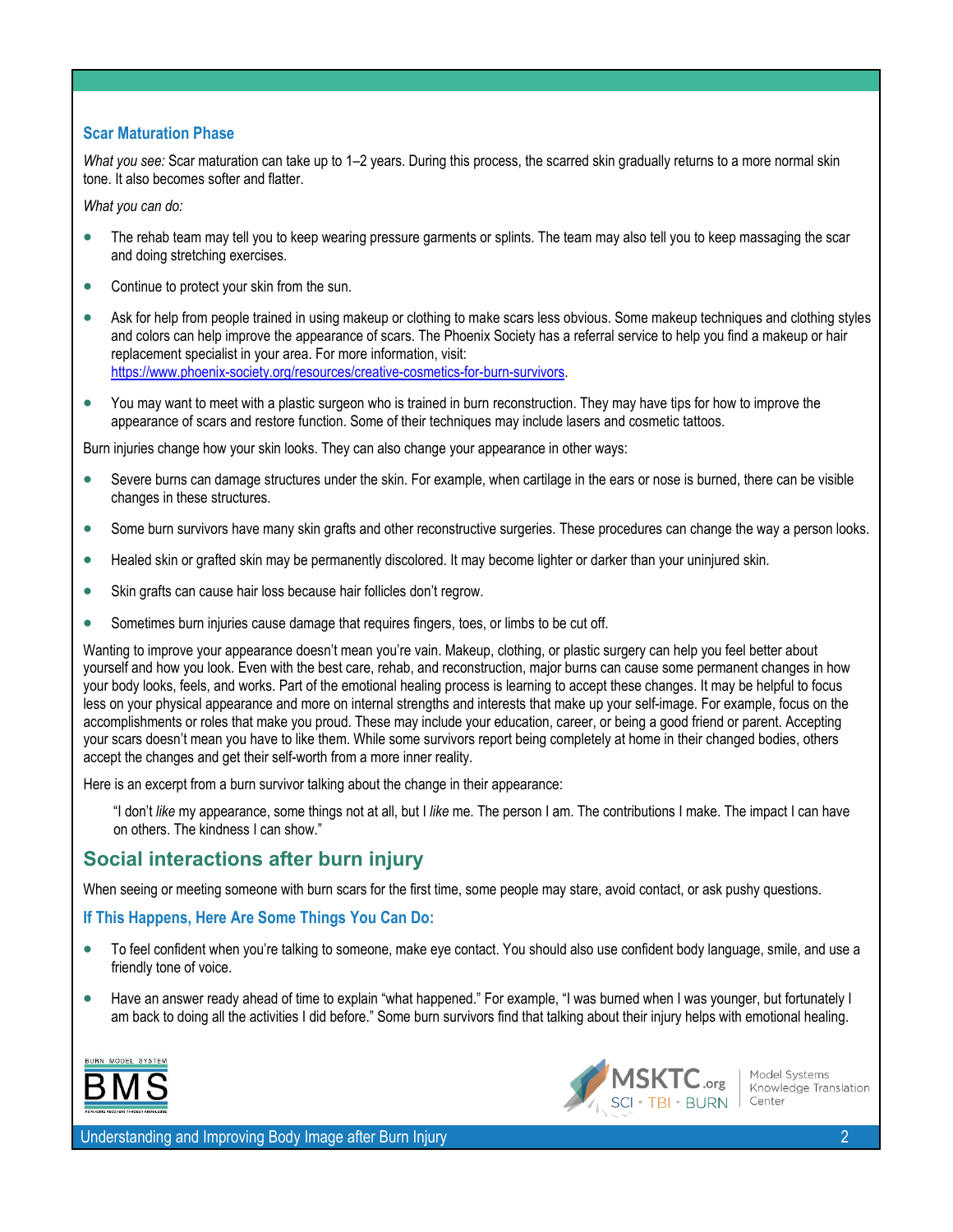- If you don't want to discuss your appearance, you can say you don't want to talk about it. You also can guide the conversation to take the focus off you. Ask the other person open-ended questions (questions that a person can't answer with "yes" or "no"). For example, "I heard you went on a vacation. That sounds exciting. Tell me about it."
- For those with changes to their face, dealing with the public can be a daily struggle. When people stare or make negative comments, having a *catch phrase*—like "remember to be gracious"—can help you refocus and use social tools instead of reacting in a negative way.

Some burn survivors find it helpful to be with a trusted person when in public places.

# **Intimacy following burn injury**

You may be worried about showing your burn scars during intimate experiences. Here are some ways to help you feel more comfortable and confident:

- Talk to your partner. Learn about the different stages he or she may go through as you recover. These include withdrawal, avoidance, or being irritable with you.
- Encourage your partner to have contact with your skin. Moisturizing or massaging your scars can help both of you to overcome any hesitation or the "fear of rejection." Perhaps your partner can get familiar with the different feel and texture of your skin before you leave the hospital.
- Pursue grooming activities. This helps to improve your well-being and readjustments in body image.
- Get the support you need to address your concerns about intimacy. This may include talking to your health care team or other burn survivors.

#### **Other Resources That Can Help You With Social Interactions**

- Image Enhancement Program [\(https://www.phoenix-society.org/resources/tools-for-redeveloping-social-skills-as-a-burn-survivor\)](https://www.phoenix-society.org/resources/tools-for-redeveloping-social-skills-as-a-burn-survivor)
- The following Changing Faces link provides many self-help guides for those who have sustained a burn injury: <https://changingfaces.org.uk/adviceandsupport/self-help-guides>

# **Child burn survivors and teasing**

Parents and teachers need to closely watch how child burn survivors act and interact with other people. Children often tease each other about even slight differences in appearance. Parents may not be aware of how severely their child is being teased. Children who are teased may become depressed or anxious when meeting new people. Often times, children tease because they are curious or don't understand the situation or why the child looks different.

Adults can intervene early in a child's life to help protect them from teasing by helping the child understand the difference between curiosity and teasing, and by educating other children. For example, it is helpful if adults explain to their child the differences between curiosity (questions asked based on curiosity) versus teasing (malicious or mean intent). Children can feel like they are being teased when kids are simply being curious when asking about their scars. Second, adults can give other children some basic information about burns. This might satisfy their curiosity in a more positive way. They can also teach children how to treat a burn survivor with respect. This can help create a supportive environment for child burn survivors.

Schools should have policies in place to minimize teasing and bullying and create a supportive learning environment. Parents should have an honest talk with the school administration about these policies. They should also ask how the policies are going to be used with their child.





Model Systems Knowledge Translation Center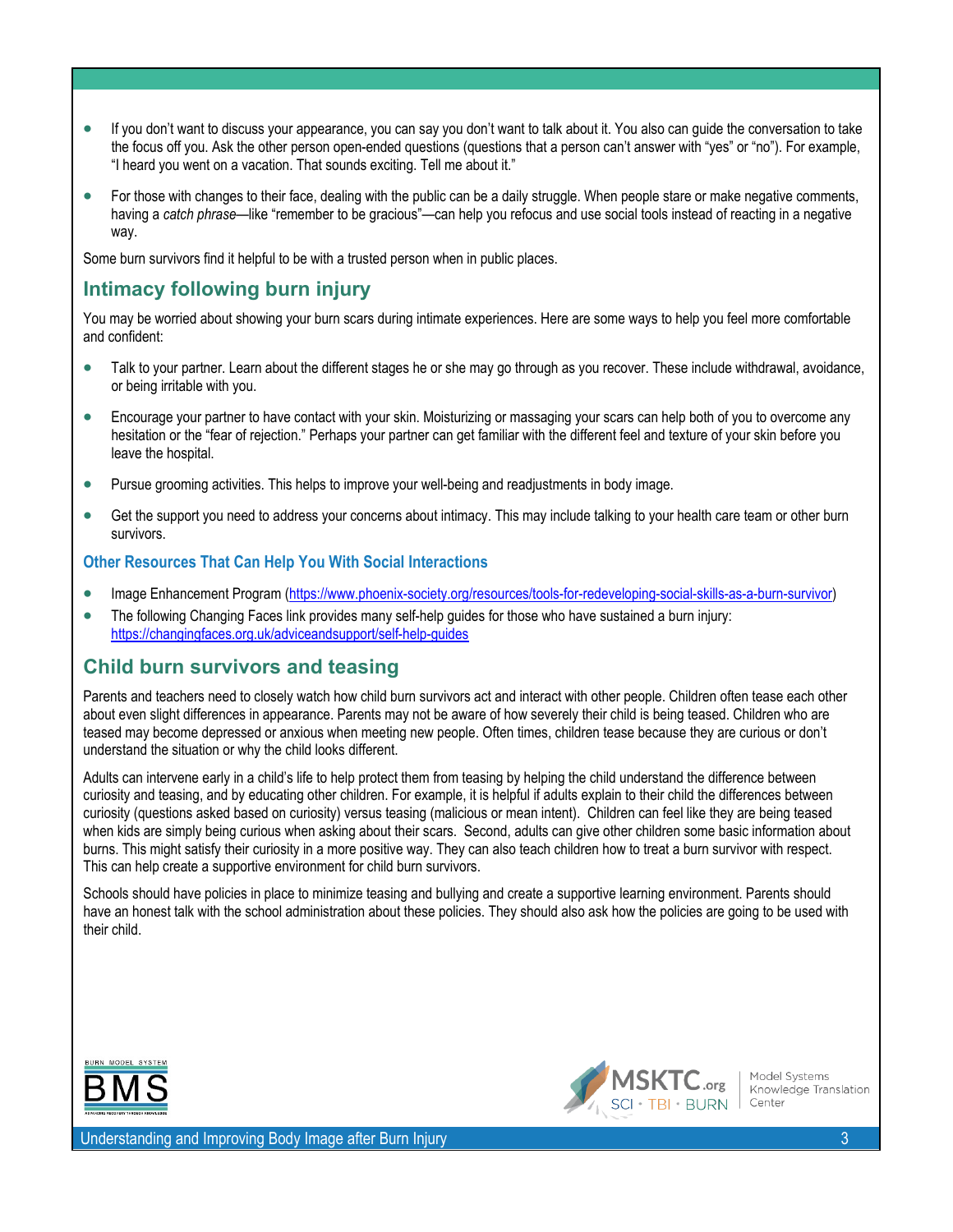# **School reentry and burn camp programs**

Burn centers often have programs to help burn survivors return to school. Such programs may ask a burn expert to visit the burn survivor's school before the child returns. The burn expert explains the burn recovery process to the survivor's teachers and classmates. The burn expert also encourages students to be kind and supportive of the burn survivor. Many families find this process helpful in creating a supportive environment for the burn survivor.

*The Journey Back: Resources to Assist School Reentry After a Burn Injury* has helpful information about the school reentry process. For more information or to order this resource, visit https://www.phoenix-society.org/resources/the-journey-back-navigating-school-reentry.

Some burn centers offer burn camps for children. These camps are often free. These camps give children a chance to play and interact with other children with burn injuries so they don't feel so different.

# **Finding help**

Recovering from a burn can be tough emotionally. Get help if you feel anxious or depressed, have nightmares, or relive how you were injured. Many burn survivors find it helpful to talk to a mental health provider who has experience with the challenges of recovering from a burn. Your local burn center or health care provider can refer you to a mental health professional in your area.

# **Getting the support you need**

With burn injuries, emotional healing is just as important as physical healing. You should get support from family, friends, colleagues, health professionals, and other burn survivors who may share your experience.

The Phoenix Society, a nonprofit organization based in the United States, offers the Phoenix Survivors Offering Assistance in Recovery (SOAR) program. This program connects people with new burn injuries to survivors and family members who have been impacted by a burn injury. Trained burn survivors are available across the United States to offer support. For more information, visit [https://www.phoenix-society.org/phoenix-soar.](https://www.phoenix-society.org/phoenix-soar)

You may want to talk to your health care provider about the following treatment options:

**Cognitive behavioral therapy (CBT):** CBT is a treatment approach used in behavioral health. CBT shows people how to understand and improve the connections between their thoughts, emotions, and behaviors. It is effective in treating severe depression and anxiety. CBT also helps people with body image distress.

**Physical activity:** Exercise may improve a person's body image. Exercise can increase energy and build confidence. It can also lessen feelings of hopelessness and lead to an appreciation of one's body. Even if you have never been physically active, you can start with 20 minutes of walking every day. Talk to your health care team about a structured exercise program.

# **Additional Resources**

The Model System Knowledge Translation Center website has many resources available, one that may be helpful for parents is the "Help Your Child Recover - Build Your Child's Resilience after a Burn Injury". See: [https://msktc.org/burn/factsheets/Build-Childs-](https://msktc.org/burn/factsheets/Build-Childs-Resilience-After-Burn-Injury)[Resilience-After-Burn-Injury.](https://msktc.org/burn/factsheets/Build-Childs-Resilience-After-Burn-Injury)

The Phoenix Society is "dedicated to empowering anyone affected by a burn injury." For more information, visit <https://www.phoenix-society.org/resources> or call 1-800-888-BURN. The Phoenix Society offers the following resources:

- Weekly online chats with moderators [\(https://www.phoenix-society.org/what-we-do/peer-support-chat\)](https://www.phoenix-society.org/what-we-do/peer-support-chat); and
- A catalog of books, videos, and CDs for burn survivors [\(https://www.phoenix-society.org/resources\)](https://www.phoenix-society.org/resources).
- Social skills online courses [\(https://www.phoenix-society.org/resources/beyond-surviving\)](https://www.phoenix-society.org/resources/beyond-surviving)





Model Systems Knowledge Translation Center